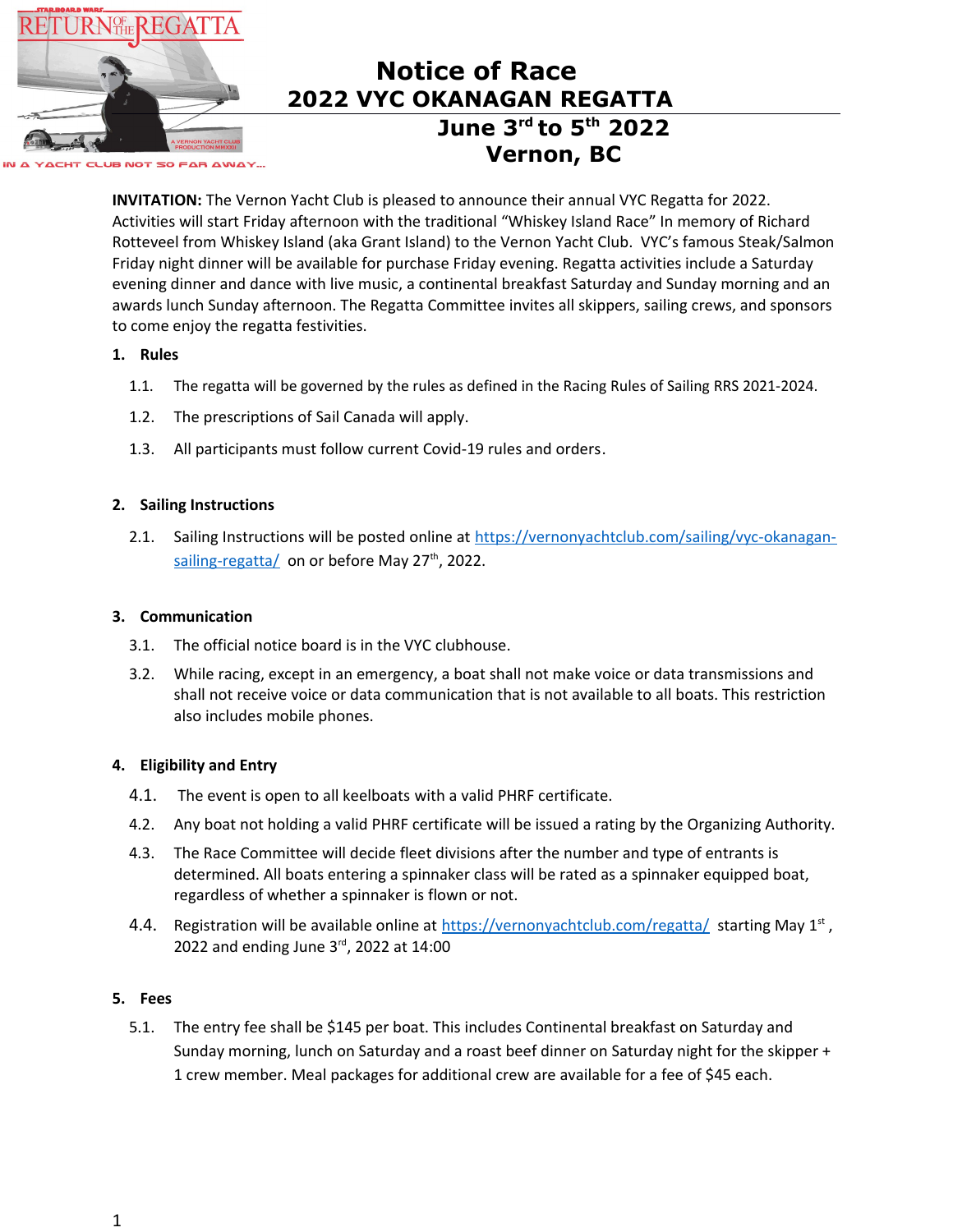# **Notice of Race 2022 VYC OKANAGAN REGATTA**

#### **6.0 Schedule of Events**

6.1 Friday June 3, 2022

- Whiskey Island Race – starts 14:30 at the Island (time limit 4 1/2hours). Sailing Instructions will be available only on-line.

- Late registration will be available in the VYC club house between 18:00 and 20:30
- BBQ your own steak or salmon buffet available (not included in registration)

- Bag lunches will be available for purchase but must be preordered by 21:00 Friday night. Saturday bag lunch is NOT included in registration fee.

#### 6.2 Saturday June 4, 2022

- Continental breakfast 07:30 to 09:00 (inc in registration fee)
- Late registration 07:30 to 08:30
- Skipper's meeting 09:00
- $-1<sup>st</sup>$  Fleet Flag 10:00
- No race started after 16:00
- Dinner & Dance 18:00 (included in registration fee)

#### 6.3 Sunday June 5, 2022

- -Continental breakfast available 07:00 to 08:30 (included in registration fee)
- -NO SKIPPER'S MEETING
- -1<sup>st</sup> Fleet Flag 09:30
- -No race started after 12:30
- -Lunch on shore at 14:00 (included in registration fee)
- -Awards 14:30

#### **7.0 Courses**

7.1 The courses to be sailed will be on Okanagan Lake in the vicinity of Vernon Yacht Club. A detailed description will be provided in the Sailing Instructions.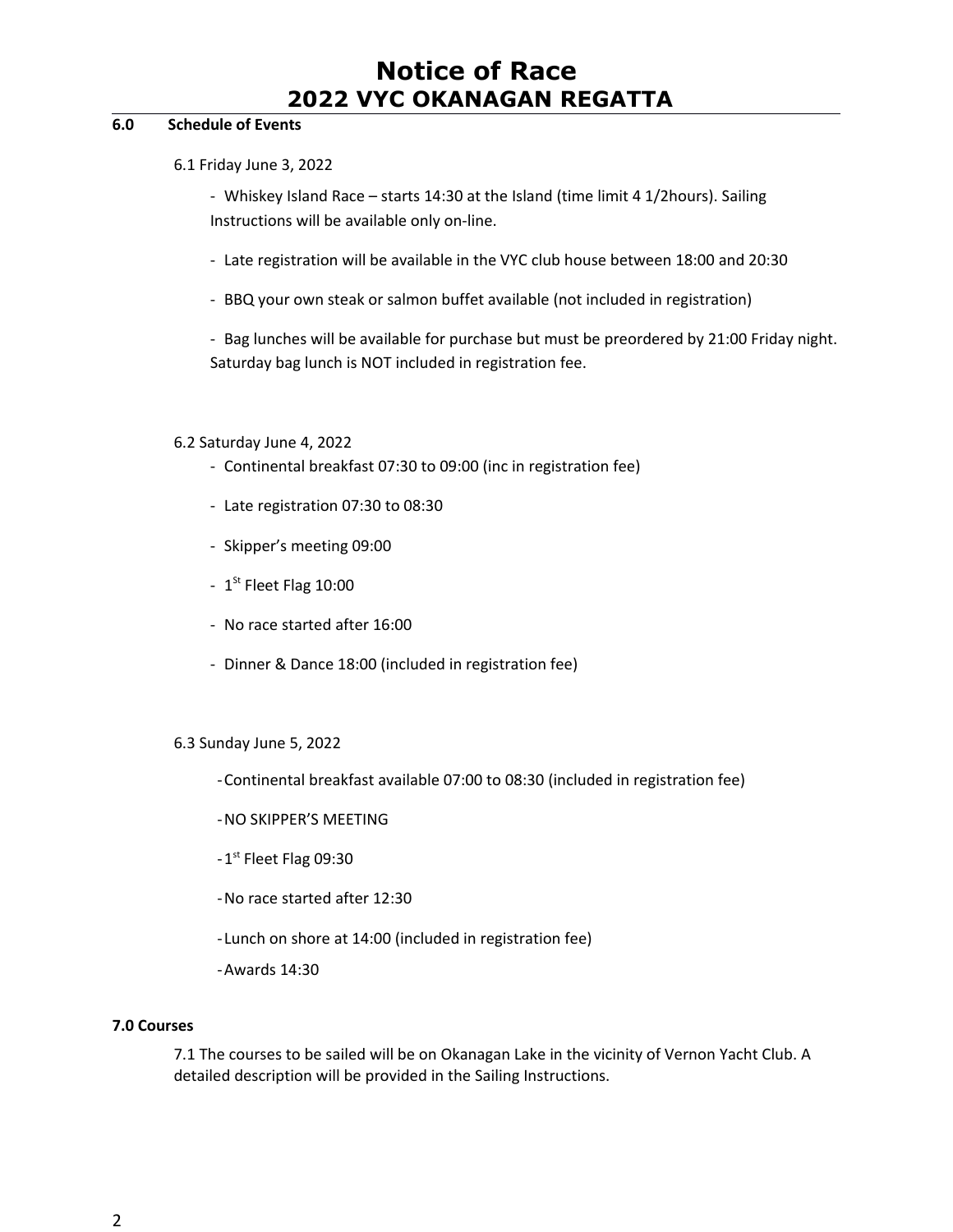## **Notice of Race 2022 VYC OKANAGAN REGATTA**

### **8.0 Scoring**

8.1 Each fleet will be scored separately.

8.2 Scoring will be calculated using Time on Distance.

8.3 One race is needed to constitute a series.

8.4 The Low Point scoring system of Appendix A of the Racing Rules of Sailing will apply.

- 8.5 One (1) race is required to be completed to constitute a regatta
- 8.6 For all classes:

**8.6.1** When fewer than four (4) races have been completed, a boat's series score will be the total of her race scores.

 **8.6.2** When four (4) to seven (7) races have been completed, a boat's series score will be the total of her race scores excluding her worst score.

**8.6.3** When eight (8) or more races have been completed, a boat's series score will be the total of her race scores excluding her two worst scores.

#### **9.0 Risk Statement**

9.1 RRS 3 states "The responsibility for a boat's decision to participate in a race or to continue to race is hers alone." By participating in this event each competitor agrees and acknowledges that sailing is a potentially dangerous activity with inherent risks, The risks include strong winds and rough seas, sudden changes in weather, failure of equipment, boat handling errors, poor seamanship by other boats, loss of balance on an unstable platform and fatigue resulting in increased risk of injury. **Inherent in the sport of sailing is the risk of permanent, catastrophic injury or death by drowning, trauma, hypothermia or other causes.**

 9.2 The organizing authority, management, Board of Directors, and volunteers will not accept any liability for material damage, or personal injury, or death sustained in conjunction with, or prior to, during or after this race series.

#### **10.0 Insurance**

10.1 Each participating boat shall be insured with valid third-party liability insurance with a minimum cover of \$2,000,000 per incident or the equivalent.

#### **11.0 Prizes**

11.1 Prizes will be awarded in each fleet for  $1^{st}$ ,  $2^{nd}$ , and  $3^{rd}$  place.

11.2 First place overall will be awarded to the boat with the lowest overall score calculated as follows: sum of all its finishes including throw-outs divided by the number of races in its class divided by number of boats in its class.

#### **12.0 Moorage & Club Access**

12.1 If temporary moorage is required at the Vernon Yacht Club make sure to complete the Required Moorage Date(s), Vessel Details, Moorage Preferences, and Required Documents section in the Regatta Registration form located at: https://vernonyachtclub.com/regatta/.

12.2 Access to the Vernon Yacht Club and marina is by keycard only. Key cards can be obtained at the Vernon Yacht Club Reception from  $09:00 - 15:00$  on Friday, June 3<sup>rd</sup> and pre arranged cards can be obtained at the registration desk from 18:00 until 20:30 on Friday night or Saturday, June  $4<sup>th</sup>$  from 07:30 to 08:30. A non-refundable payment of \$20.00 is required.